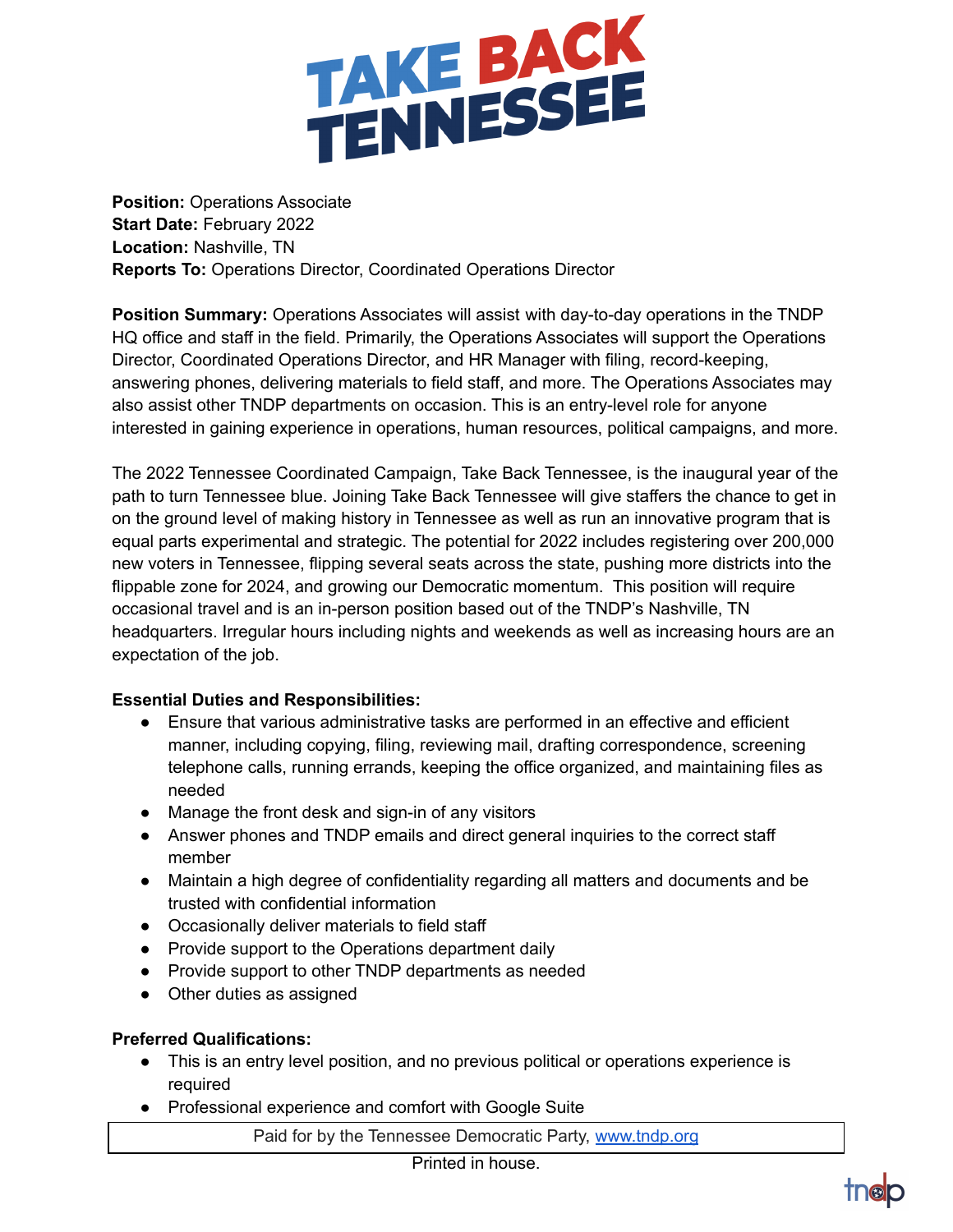

• Some work or volunteer experience with political campaigns and/or county Democratic parties, understanding the basic elements of elections and campaigns

## **Required Qualifications:**

- Comfortable with technology and learning new tech systems
- Strong computer skills
- Solutions-oriented, creative, and flexible every day will look different, and it's important to have a positive attitude, be a team player, and find creative solutions
- Excellent written and verbal communication skills
- Ability to communicate clearly and proactively both with staff and external partners
- Ability to manage multiple projects independently and navigate competing priorities
- Possess a sharp and critical eye for detail
- Resilient, resourceful, and adaptive to priority shifts and change (big and small)
- Have experience working in a fast-paced environment, managing multiple projects at the same time while meeting tight deadlines
- Highly communicative responsive to internal and external requests, emails, and calls, within reason
- Values and prioritizes diversity, equity, and inclusion and enjoys working with people of diverse backgrounds and cultures
- Believes in and lives out the TNDP's and DNC's mission and values

**Salary and Benefits:** This is a full-time, contracted position through November 15, 2022. This position pays \$3,000 per month. Benefits include 100% employer coverage of medical and dental insurance as well as mileage reimbursements and 1 week plus an additional 1 day of PTO gained per month of employment. Staff may not use time off on blackout dates, and applicants are encouraged to inquire about blackout dates and work schedules during the interview process. There is a potential for rent-free supporter housing for the duration of the contract, but this is not guaranteed.

**To Apply:** Email a current resume to [jobs@tndp.org](mailto:jobs@tndp.org). Include the subject line "Operations Associate." In the body of the email, tell us your anticipated start date and why you want to come Take Back Tennessee in 3 sentences or less.

The Tennessee Democratic Party (TNDP), is committed to diversity among its staff, and recognizes that its continued success requires the highest commitment to obtaining and retaining a diverse staff that provides the best quality services to supporters and constituents. The TNDP is an equal opportunity employer and it is our policy to recruit, hire, train, promote and administer any and all personnel actions without regard to sex, race, age, color, creed, national origin, religion, economic status, sexual orientation, veteran status, gender identity or expression, ethnic identity or disability, or any other legally protected basis. The TNDP is committed to providing reasonable accommodations to individuals with disabilities in the hiring